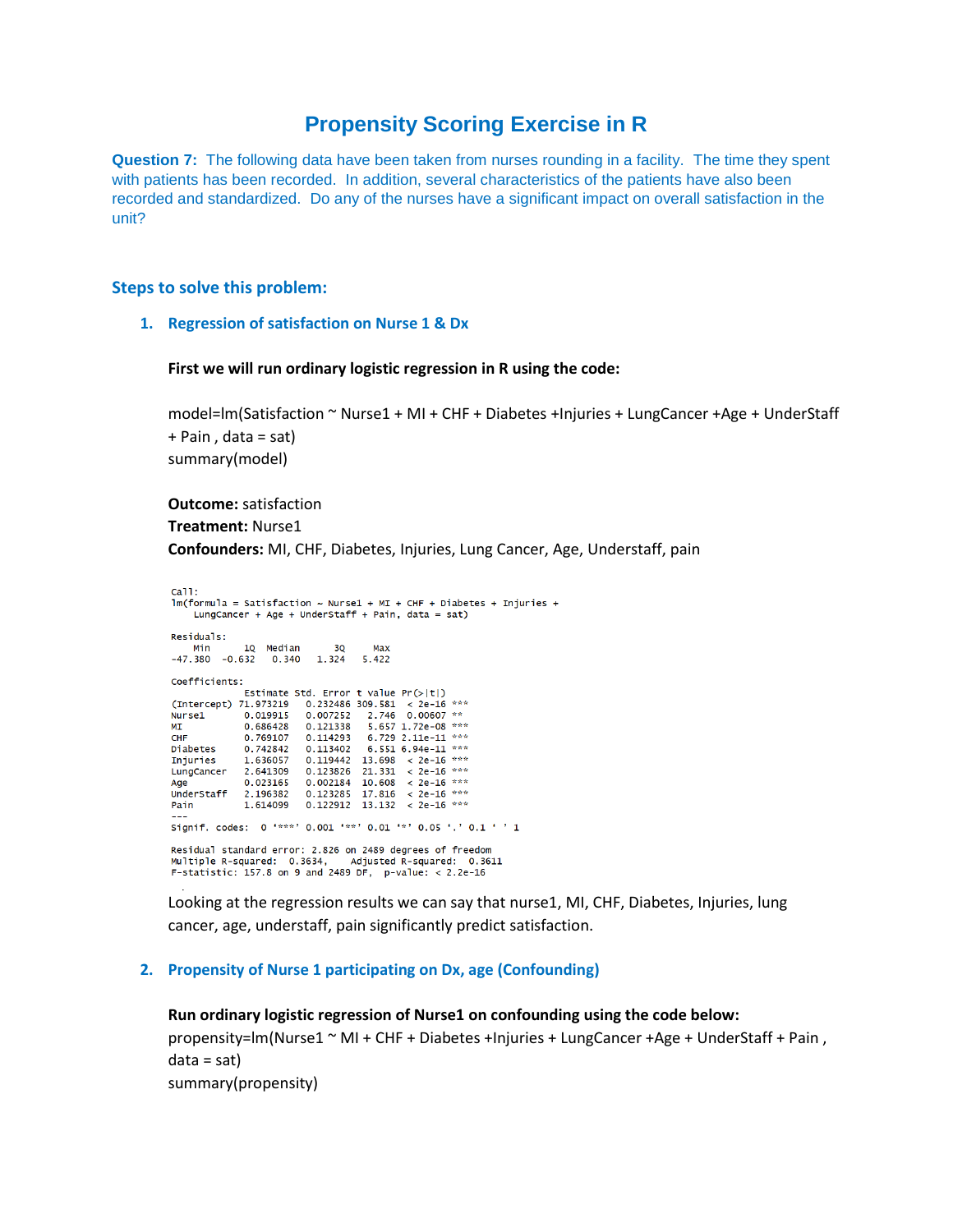**Outcome:** Nurse 1 ( treatment) **Confounders:** MI, CHF, Diabetes, Injuries, Lung Cancer, Age, Understaff, pain

```
> propensity=1m(Nurse1 ~ MI + CHF + Diabetes +Injuries + LungCancer +Age + UnderStaff + Pain, data = sat)
> summary(propensity)
cal1:
lm(formula = Nurse1 ~ MI + CHF + Diabetes + Injuries + LungCancer +Age + Understaff + Pain, data = sat)
Residuals:
Coefficients:
Estimate Std. Error t value Pr(>|t|)<br>(Intercept) 19.449141 0.510701 38.083 <2e-16
                                              2e-16 ***
             -5.7425730.314932 -18.234
                                               <2e-16 ***
\overline{M}CHF0.162256
                          0.315815 0.5140.607
Diabetes
             -0.0018550.313369 - 0.0060.995
             -4.4396210.317843 -13.968
                                                       ***
                                               2e-16Injuries
LungCancer 0.505592
                          0.342026
                                    1.478
                                                0.139
             -0.0015640.006034 -0.2590.796
Age
Understaff -0.324898
                         \begin{array}{cccc} 0.340617 & -0.954 \\ 0.339574 & 1.040 \end{array}0.340
Pain
              0.353133
                                               0.298
Signif. codes: 0 '***' 0.001 '**' 0.01 '*' 0.05 '.' 0.1 ' ' 1
Residual standard error: 7.811 on 2490 degrees of freedom
Nultiple R-squared: 0.1938, Adjusted R-squared: 0.19<br>F-statistic: 74.82 on 8 and 2490 DF, p-value: <2.2e-16
                                  Adjusted R-squared: 0.1912
```
### **The regression results suggest that:**

- 1. MI and Injuries predict Nurse1 time spend on patients.
- 2. Nurse 1 is spending less time with MI and Injured patients.
- 3. MI and Injuries and are affecting Nurse 1 time.
- 4. Nurse1 is affecting satisfaction. (from Step one regression)
- 5. Nurse 1 is highly correlated with MI and Injuries patients

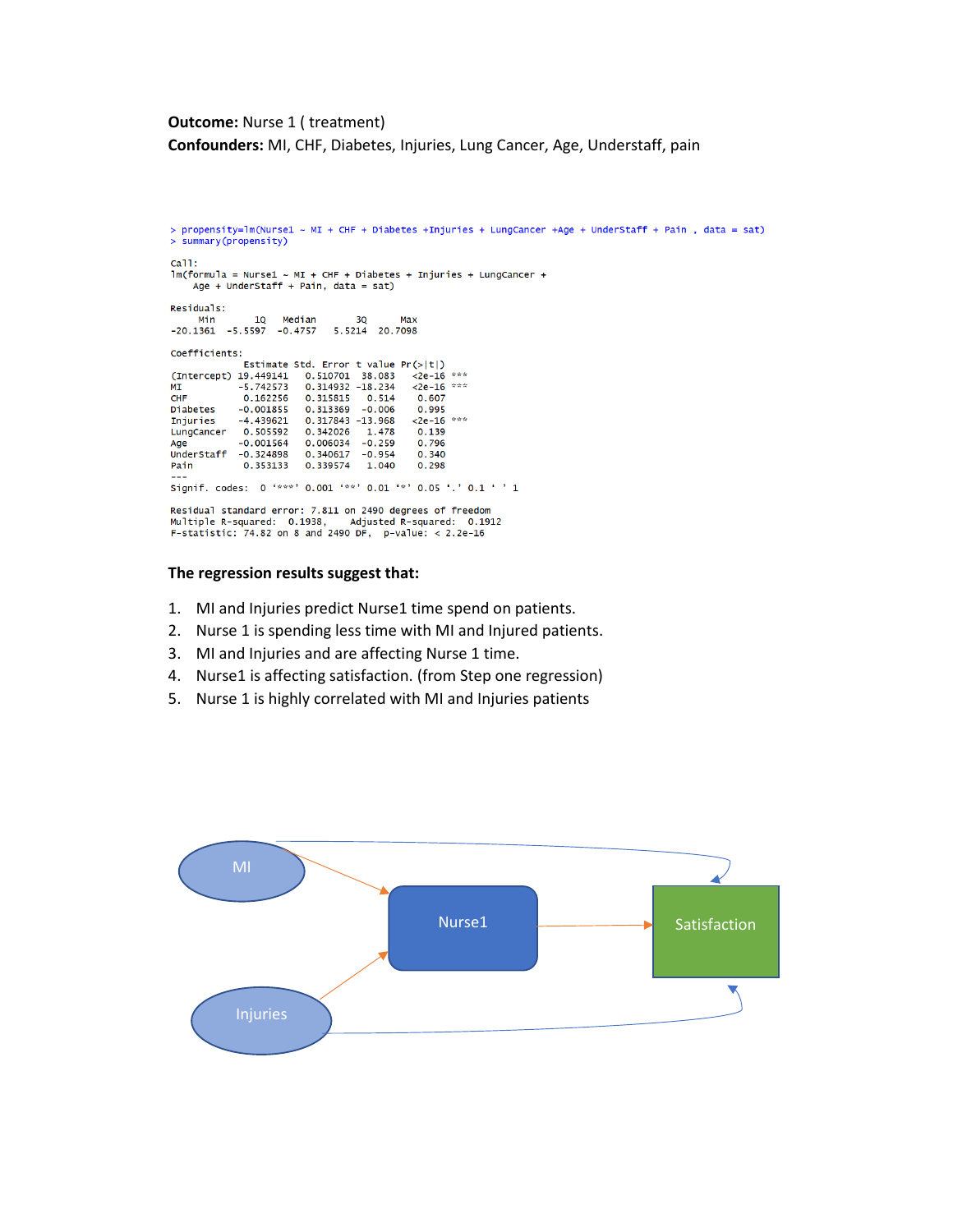**Run Predict command. It will predict the number of minutes nurse 1 is spends with all patients using the code:**

```
predicted=predict(propensity,sat)
```
# **If the data is binarized we skip this step, convert the equation prob=(predicted time -Min )/(Max-Min) in R :**

prob=((predicted-min(predicted))/(max(predicted)-min(predicted)))

# **To use logistic regression, we need to binarized the treatment Nurse1:**

```
#create a vector containing the original Nurse1 data 
nurse1binary=sat$Nurse1
```

```
##we will binarize the original nurse1
a=which(nurse1binary>mean(nurse1binary))
b=which (nurse1binary <=mean(nurse1binary))
nurse1binary[a]=1
nurse1binary[b]=0
nurse1binary
```

```
##replace Nurse1 with the binarized
sat$Nurse1=nurse1binary
```

```
Run Logistic regression using the code below: this will give us the predicted probability 
propensity=glm(Nurse1 ~ MI + CHF + Diabetes +Injuries + LungCancer +Age + UnderStaff + Pain,
data = sat, family=binomial)
summary(propensity)
```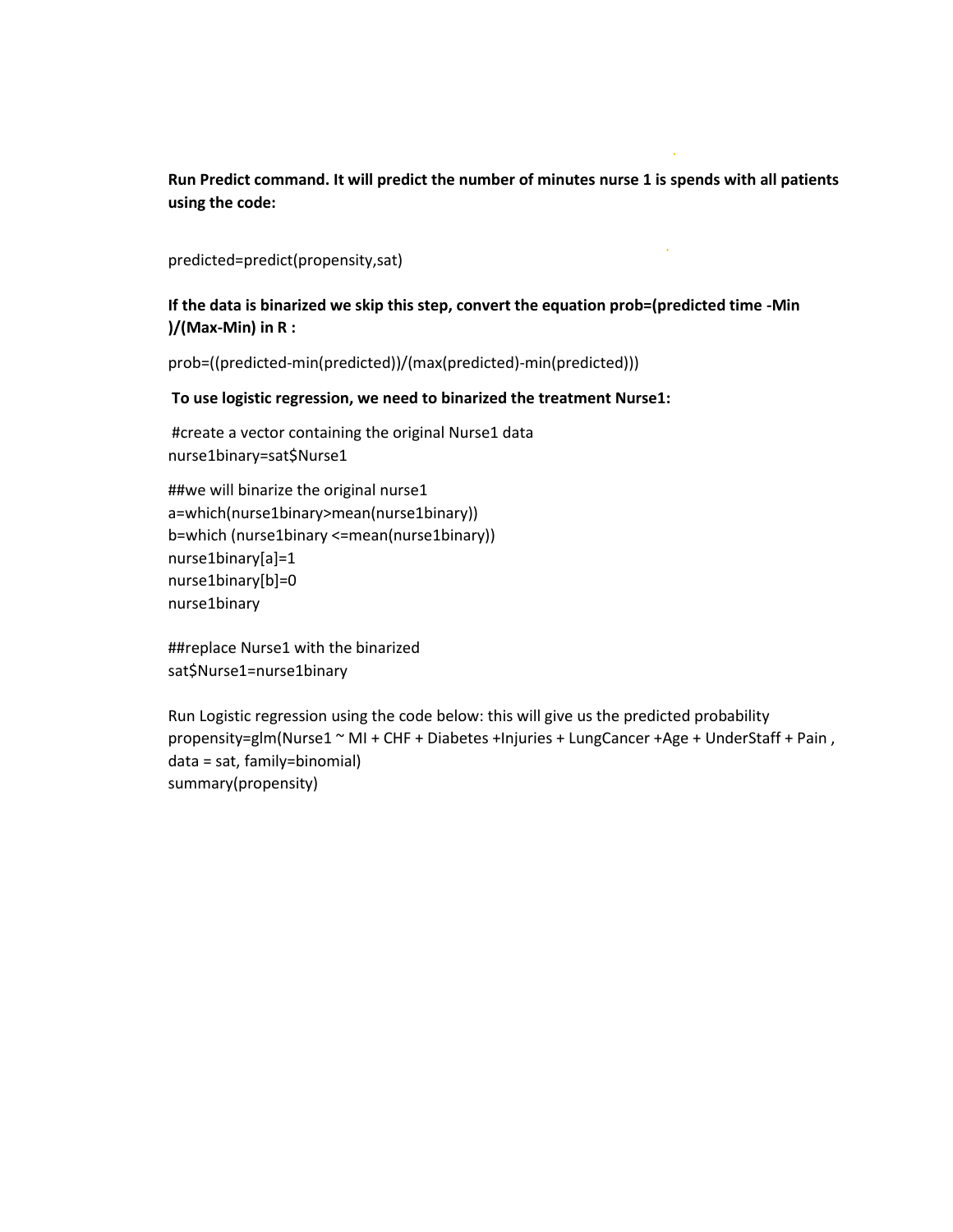```
> sat$Nurse1=nurse1binary<br>> propensity=g1m(Nurse1 ~ MI + CHF + Diabetes +Injuries + LungCancer +Age + UnderStaff + Pain , data = sat, family=binomial)
> summary(propensity)
ca11:g1m(formula = Nurse1 ~ M1 + CHF + Diabetes + Injuries + Lung Cancer +Age + UnderStaff + Pain, family = binomial, data = sat)
Deviance Residuals:
Min 10 Median 30 Max<br>-1.8632 -0.9641 -0.5852 0.9885 1.9277
Coefficients:
                  Estimate Std. Error z value Pr(>|z|)
SILMATE SUBSET 1.2157864 0.1497811 8.117 4.77e-16 ***<br>MI -1.8270590 0.0915405 -19.959 < 2e-16 ***
                 0.0327068 0.0918459 0.356<br>0.0893806 0.0911241 0.981
CHF0.722Diabetes
                                                             0.327Dianetes 0.0893806 0.0911241 0.981 0.32/<br>
Injuries -0.9966703 0.0924085 -10.785 < 2e-16 ***<br>
LungCancer 0.1166890 0.0997476 1.170 0.242<br>
Age -0.0002021 0.0017548 -0.115 0.908<br>
UnderStaff -0.0641306 0.0989606 -0.648 0.517<br>

Signif. codes: 0 '***' 0.001 '**' 0.01 '*' 0.05 '.' 0.1 ' ' 1
(Dispersion parameter for binomial family taken to be 1)
     Null deviance: 3464.3 on 2498 degrees of freedom
Residual deviance: 2868.3 on 2490 degrees of freedom
AIC: 2886.3
Number of Fisher Scoring iterations: 4
```
# **3. Satisfaction & weighted regression using regression using propensity scores score (weight)**

 $W=(T/p)+( (1-T)/1-p)$ It is the same as : if Treatment =1 then  $1/p$ , if Treatment =0 then  $1/1-p$ 

### **The code in R:**

##Step 3 Weighting the regression using propensity score. weights=predicted sat=cbind(sat,weights) sat\$weights=(sat\$Nurse1/sat\$weights) + ((1-sat\$Nurse1)/(1-sat\$weights)) fix(sat)

# **Run logistic Regression with the weighted variable:**

propensity2=glm(Nurse1 ~ MI + CHF + Diabetes +Injuries + LungCancer +Age + UnderStaff + Pain , data = sat, family=binomial,weights=weights) summary(propensity2)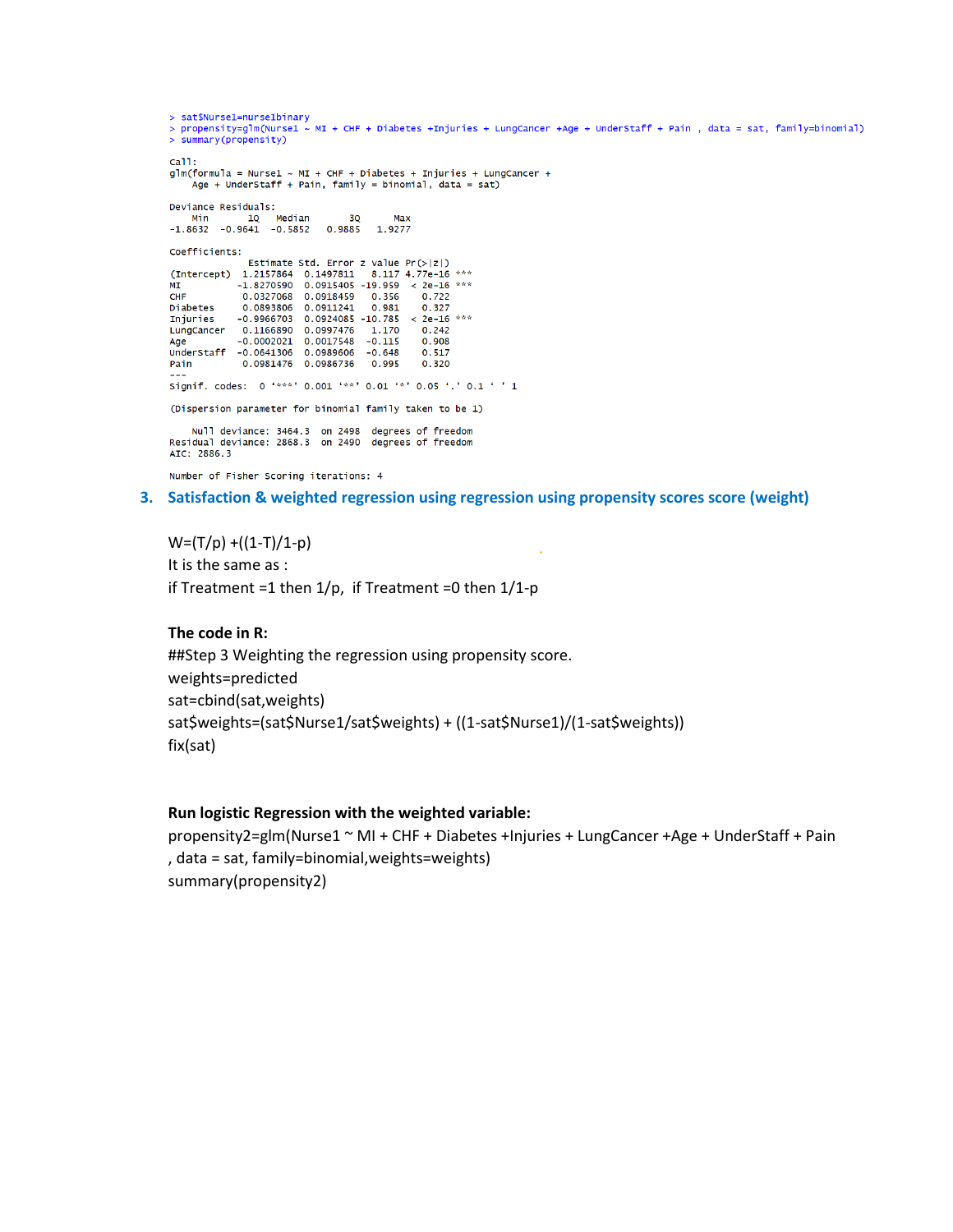```
> propensity2=glm(Nurse1 ~ MI + CHF + Diabetes +Injuries + LungCancer +Age + UnderStaff + Pain , data = sat, family=binomial, data=sat, we
ights=weights)
nghts=weights)<br>Error in glm(Nurse1 ~ MI + CHF + Diabetes + Injuries + LungCancer + Age + :<br>formal argument "data" matched by multiple actual arguments
  summary (propensity2)
ts<sub>2</sub>Warning message:
In eval(family$initialize) : non-integer #successes in a binomial glm!
> summary(propensity2)
ca11:glm(formula = Nurse1 ~ MI + CHF + Diabetes + Injuries + LungCancer +<br>Age + UnderStaff + Pain, family = binomial, data = sat, weights = weights)
Deviance Residuals:
Min 10 Median 30 Max<br>-2.773 -1.482 -1.271 1.513 2.985
Coefficients:
                Estimate Std. Error z value Pr(>|z|)(Intercept) 0.0095550 0.0924015 0.103<br>MI -0.0001549 0.0570091 -0.003
                                                   0.9180.998
MI<br>CHF
             -0.0216572 0.0571342<br>0.0039358 0.0567706
                                       -0.3790.705
Diabetes
                                                   0.9450.069
            0.0053536 0.0307700
Injuries
                                       -0.0950.924LungCancer -0.0067766 0.0617617
                                       -0.1100.913Age 0.0001325 0.0010979 0.121<br>
Understaff -0.0180397 0.0616432 -0.293<br>
Pain -0.0237987 0.0615784 -0.386
                                                   0.9040.770
                                                   0.699
(Dispersion parameter for binomial family taken to be 1)
    Null deviance: 6927.4 on 2498 degrees of freedom
Residual deviance: 6927.0 on 2490 degrees of freedom
AIC: 6881.7
Number of Fisher Scoring iterations: 4
```
If we looked at the logistic regression after the propensity score with the treatment: Nurse 1 and covariates we can see that the effect of MI and injuries was removed.

If we run the original ordinary regression we can see that the regression is significant and the effect of MI and injuries on Nurse 1 is removed.<br>> model2=1m(satisfaction ~ Nurse1 + MI + CHF + Diabetes +Injuries + Lungcancer +Age + Understaff + Pain , data = sat,weights==weights )

```
> summary(model12)Ca11<sup>+</sup>------<br>lm(formula = Satisfaction ~ Nurse1 + MI + CHF + Diabetes + Injuries +
     LungCancer + Age + UnderStaff + Pain, data = sat, subset = weights ==
    weights)
Residuals:
Min 10 Median 30<br>-47.492 -0.621 0.342 1.301
                                              Max
                                            5.416Coefficients:
                .<br>Estimate Std. Error t value Pr(>|t|)
ESTIMATE SURFACE SURFACE SURFACE SURFACE (Intercept) 72.143184 0.209424 344.485 < 2e-16 ***<br>Nurse1 0.283818 0.128377 2.211 0.0271 *
                               0.125376
                                             5.482 4.63e-08 ***
MT0.687301
CHE
                0.770540
                              0.114350
                                             6.738 1.98e-11 ***
                0.737876Diabetes
                              0.1134846.502 9.54e-11
                1.604818<br>2.645039
Injuries
                               0.117952 13.606 < 2e-16 ***
                              0.123871 21.353 < 2e-16 ***
LungCancer
Age<sup>'</sup>
                0.023143
                              0.002185 \quad 10.593 \quad < 2e-16 \quad***
we<br>UnderStaff
                2 193501
                              0.123338 17 784 < 2e-16 ***
                             0.122975 13.138 < 2e-16 ***
Pain
                1.615703
Signif. codes: 0 '***' 0.001 '**' 0.01 '*' 0.05 '.' 0.1 ' ' 1
Residual standard error: 2.828 on 2489 degrees of freedom
Nesidual Standard error: 2.626 on 2469 degrees of freedom<br>Multiple R-squared: 0.3627, Adjusted R-squared: 0.3<br>F-statistic: 157.4 on 9 and 2489 DF, p-value: < 2.2e-16
                                                                    0.3604
```